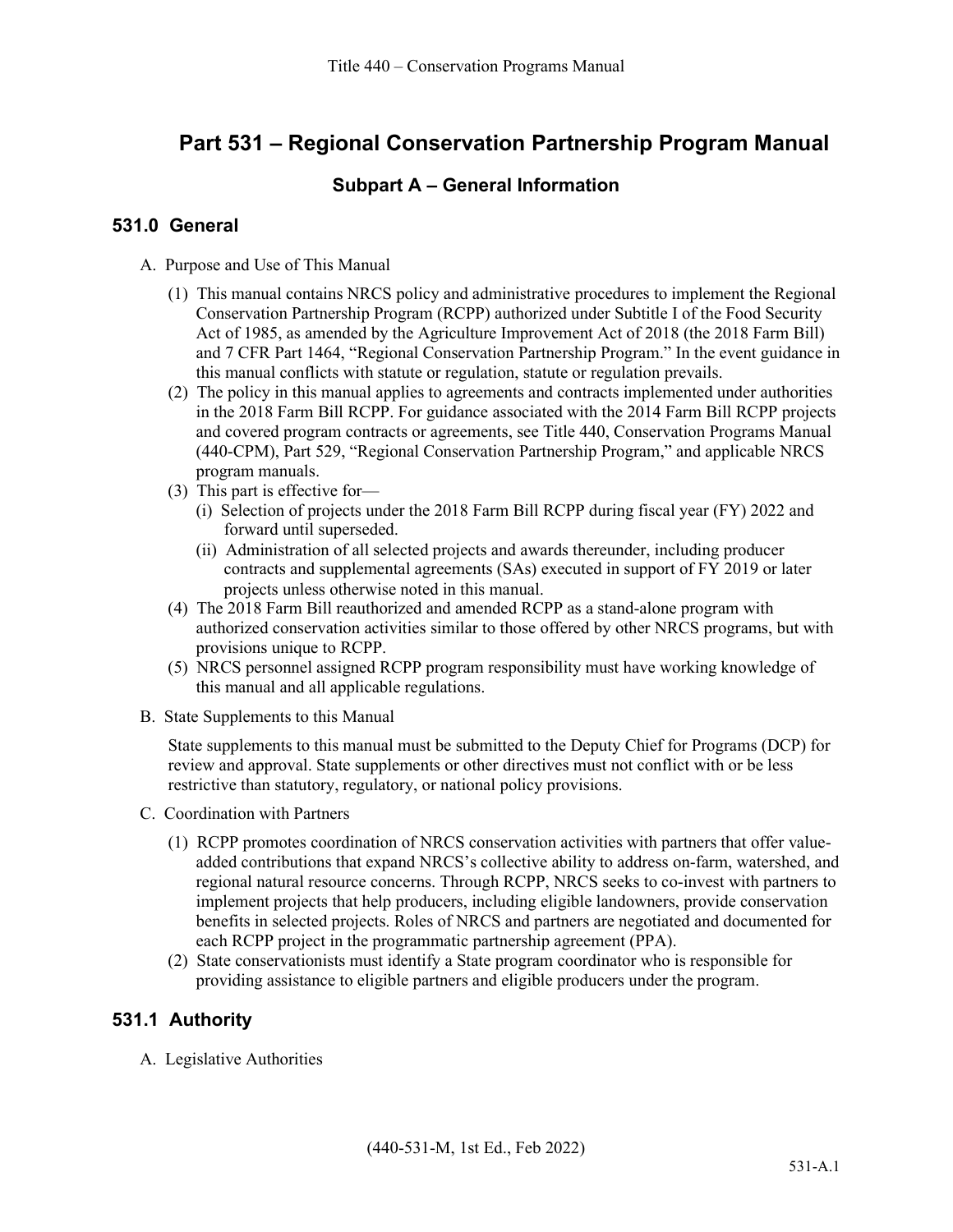- (1) RCPP is authorized by Subtitle I of Title XII of the Food Security Act of 1985, as amended by sections 2701 through 2707 of the Agriculture Improvement Act of 2018 (16 U.S.C. Section 3871 et seq.).
- (2) NRCS may use other agency-wide authorities, such as 16 U.S.C. Section 3842 and 31 U.S.C. Section 1535, to enter into agreements or contracts to assist NRCS with implementation of the program.
- B. Regulatory Authority

The RCPP regulations are at 7 CFR Part 1464, "Regional Conservation Partnership Program."

# **531.2 Program Purpose and Availability**

- A. The purposes of RCPP are as follows:
	- (1) Carry out eligible activities to further the conservation, protection, restoration, and sustainable use of soil, water (including sources of drinking water and groundwater), wildlife, agricultural land, and related natural resources on eligible land on a regional or watershed scale;
	- (2) Encourage eligible partners to cooperate with producers in—
		- (i) Meeting or avoiding the need for national, State, and local natural resource regulatory requirements related to production on eligible lands, including through alignment of partnership projects with other national, State, and local agencies and programs addressing similar natural resource or environmental concerns, and
		- (ii) Implementing projects that will result in the adoption, installation, and maintenance of eligible activities that affect multiple agricultural or nonindustrial private forest operations on a local, regional, State, or multistate basis;
	- (3) Encourage flexible and streamlined delivery of conservation assistance to producers through partnership agreements; and
	- (4) Engage producers and eligible partners in conservation projects to achieve greater conservation outcomes and benefits for producers than would otherwise be achieved.
- B. Availability
	- (1) RCPP is available in any of the 50 States, the District of Columbia, the Commonwealth of Puerto Rico, Guam, the Virgin Islands of the United States, American Samoa, and the Commonwealth of the Northern Mariana Islands.
	- (2) RCPP assistance is made available consistent with a competitive process and therefore NRCS may not always select projects in all States.

# **531.3 Definitions**

A. See 7 CFR Part 1464 for definitions specific to RCPP included in this manual.

B. See applicable notices of funding announcement (NFOs), SAs, and other program documents for additional terms and definitions.

C. See subpart E, section 531.40C of this manual for descriptions of SAs Type I–Type IV included in this manual.

D. See 440-CPM, Part 502, "Terms and Abbreviations Common to All Programs," for the definition of terms related to conservation program contracts.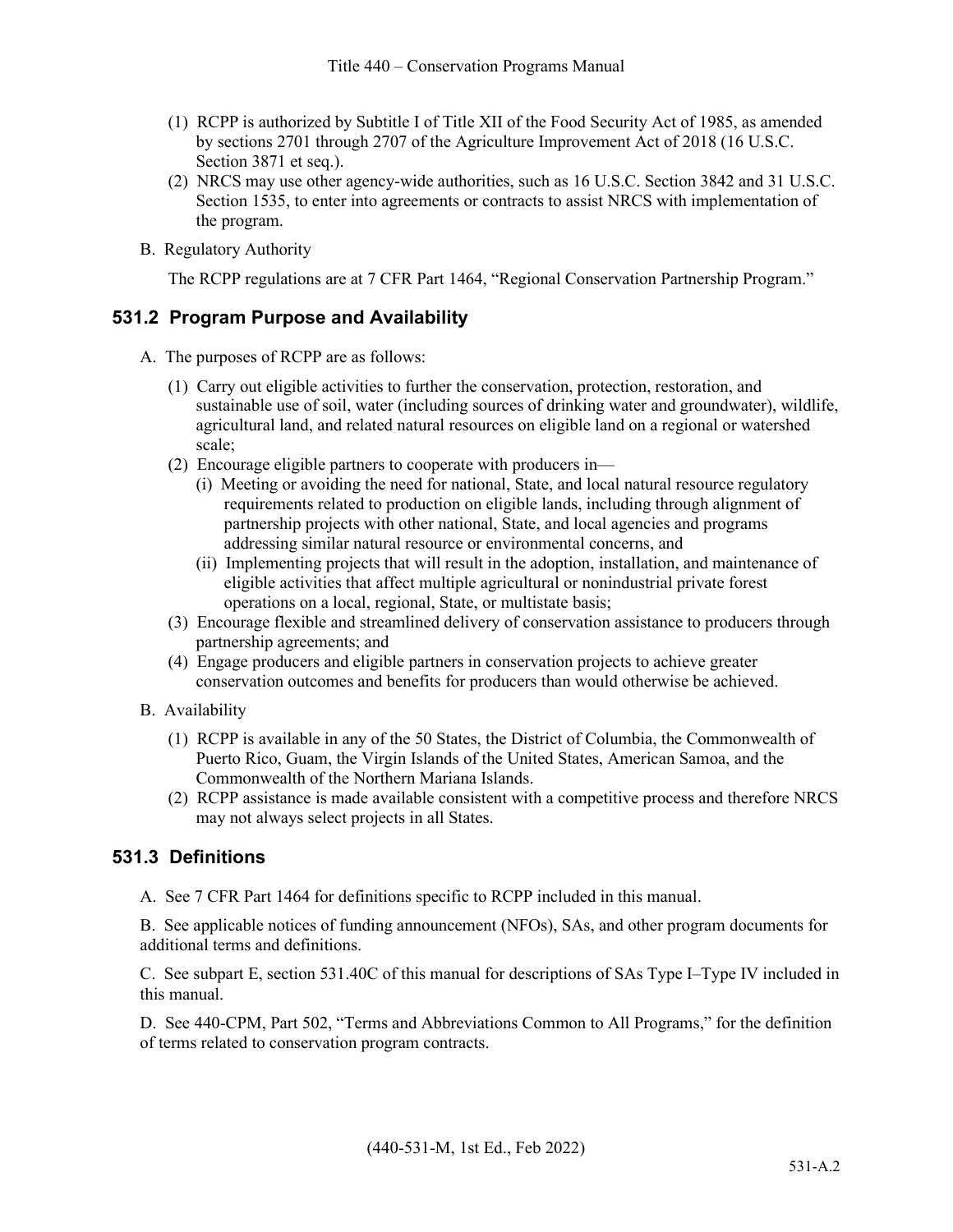# **531.4 Responsibilities**

A. The NRCS Chief has overall leadership for conservation programs that deliver financial and technical assistance to eligible partners and producers and is responsible for administering RCPP. NRCS is responsible for establishing policies, guidelines, and priorities for financial and technical assistance. As identified in this section, the NRCS Chief delegates responsibilities to National Headquarters (NHQ), State office, and field office officials and personnel.

#### B. NHQ

- (1) The Chief and Associate Chief provide national leadership for—
	- (i) Program policy and regulatory decisions.
	- (ii) Ensuring NRCS employees implement and adhere to the policies and procedures within this manual.
	- (iii) Making project selection and fund allocation decisions.
	- (iv) Authorizing modifications or waivers of nonstatutory, nonregulatory, discretionary provisions of policy when determined that such waiver is consistent with statutory and regulatory requirements and is necessary to further the conservation purposes of RCPP.
	- (v) The Chief also retains certain decision-making responsibilities that may not be further delegated, including but not limited to termination of all or a portion of an RCPP U.S. held easement as a result of an approved easement administrative action.
- (2) Regional conservationists (RCs) provide national leadership for—
	- (i) Implementing the policies and procedures within this manual.
	- (ii) Overseeing State conservationists' implementation of RCPP.
	- (iii) Managing State allocations and State spending limits.
	- (iv) Executing other responsibilities delegated by the Chief.
- (3) The DCP provides national leadership for—
	- (i) Developing and implementing policy and procedures for RCPP.
	- (ii) Overseeing rulemaking and policy guidance development for RCPP.
	- (iii) Making project selection and fund allocation recommendations.
	- (iv) Managing prior year funding to support in-scope changes to active projects.
	- (v) Authorizing national policy waivers or waivers under policy for defined circumstances as described in this subpart.
	- (vi) Supporting the development of business tools to facilitate program delivery.
	- (vii) Executing other responsibilities delegated by the Chief.
- (4) The Deputy Chiefs for Science and Technology and Soil Science and Resource Assessment provide national leadership for—
	- (i) Developing technical criteria for conservation practices, enhancements, and other activities to support implementation of RCPP.
	- (ii) Supporting program implementation as described within this manual.
	- (iii) Providing technical training.
	- (iv) Executing other responsibilities delegated by the Chief.
- (5) The Deputy Chief for Management and Strategy provides national leadership for—
	- (i) Managing the payment schedule development process.
	- (ii) Managing and tracking audit-related activities.
	- (iii) Reviewing policy.
- (6) The Directors of the Financial Assistance Program Division (FAPD) and Easement Programs Division (EPD), provide national leadership for—
	- (i) Providing management and operational activities to assist the DCP to implement RCPP.
	- (ii) Maintaining a working relationship with national Farm Service Agency (FSA) program leaders, other NRCS division directors, NRCS national technical support centers, and partner agencies.

(440-531-M, 1st Ed., Feb 2022)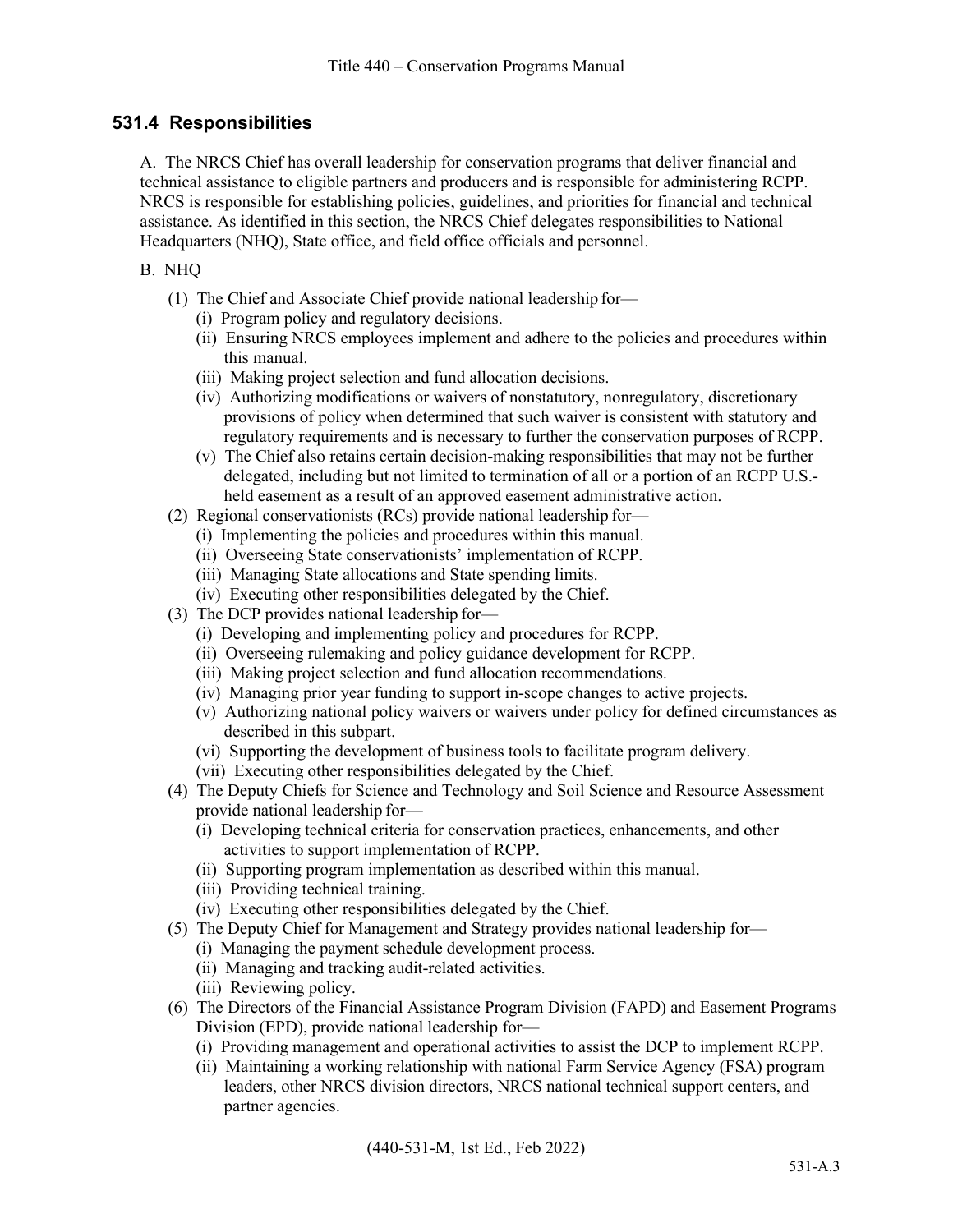- (iii) Developing guidance documents and templates for RCPP agreements.
- (iv) Developing evaluation processes to inform recommendations for selection of RCPP project proposals.
- (v) Coordinating evaluation of proposals.
- (vi) Reviewing State- and partner-developed draft agreements for consistency with program policy.
- (vii) Overseeing data collection reporting and preparation of statutorily required reports.
- (viii) Providing program training.
- (ix) Providing overall program evaluation and assessment, including program accountability.
- (x) Supporting the development and maintenance of business tools to facilitate program delivery.
- (xi) Support managing of prior year funding to support in-scope changes to active projects.
- (xii) Executing other responsibilities as assigned by the DCP.
- C. State Office
	- (1) State conservationists provide State program leadership for—
		- (i) Managing and implementing RCPP as described in this manual at the State level.
		- (ii) Providing outreach to partners regarding RCPP information outlined in the NFO.
		- (iii) Supporting evaluation of RCPP proposals consistent with policy.
		- (iv) Coordinating across State lines with other State conservationists on selected critical conservation areas (CCAs) and multistate projects.
		- (v) Maintaining fund integrity and accountability.
		- (vi) Delegating authority and assigning business tool roles for program implementation, application processing, and contract and agreement management, including approval, obligation, modification, and quality assurance, to the appropriate NRCS personnel.
		- (vii) Ensuring all necessary reviews, including second-level review, occur prior to all obligations and payments.
		- (viii) Establishing State program management policies and procedures, as applicable.
		- (ix) Participating in the appeal process, as appropriate.
		- (x) Establishing State policies, priority resource concerns, and other priorities using recommendations of the State Technical Committee and Tribal conservation advisory council according to provisions of 440-CPM, Part 501, "USDA Conservation Program Delivery" (440-CPM-501).
		- (xi) Establishing the locally led process and ensuring that conservation needs assessments are developed per 440-CPM, Part 500, "Locally Led Conservation," and that local working group recommendations are considered by the State Technical Committee.
		- (xii) Granting waivers under policy for defined circumstances, as authorized and set forth in applicable regulatory and program policy. See section 531.6, "Policy Waivers" below.
		- (xiii) Reviewing and concurring with waivers that require national-level approval prior to submitting to NHQ.
		- (xiv) Developing applicable State conservation practice standards or supplements to activities.
		- (xv) Entering into agreements with Federal or State agencies, Indian Tribes, conservation districts, units of local government, public or private organizations, and other individuals that may assist NRCS with implementation of RCPP.
		- (xvi) Executing other responsibilities as indicated by policy and assigned by the Chief including section 1619 of the Food, Conservation, and Energy Act of 2008 to identify information that the Government may or must withhold from disclosure.
		- (xvii) Collecting and submitting annual and final project reports from lead partners in accordance with national guidance.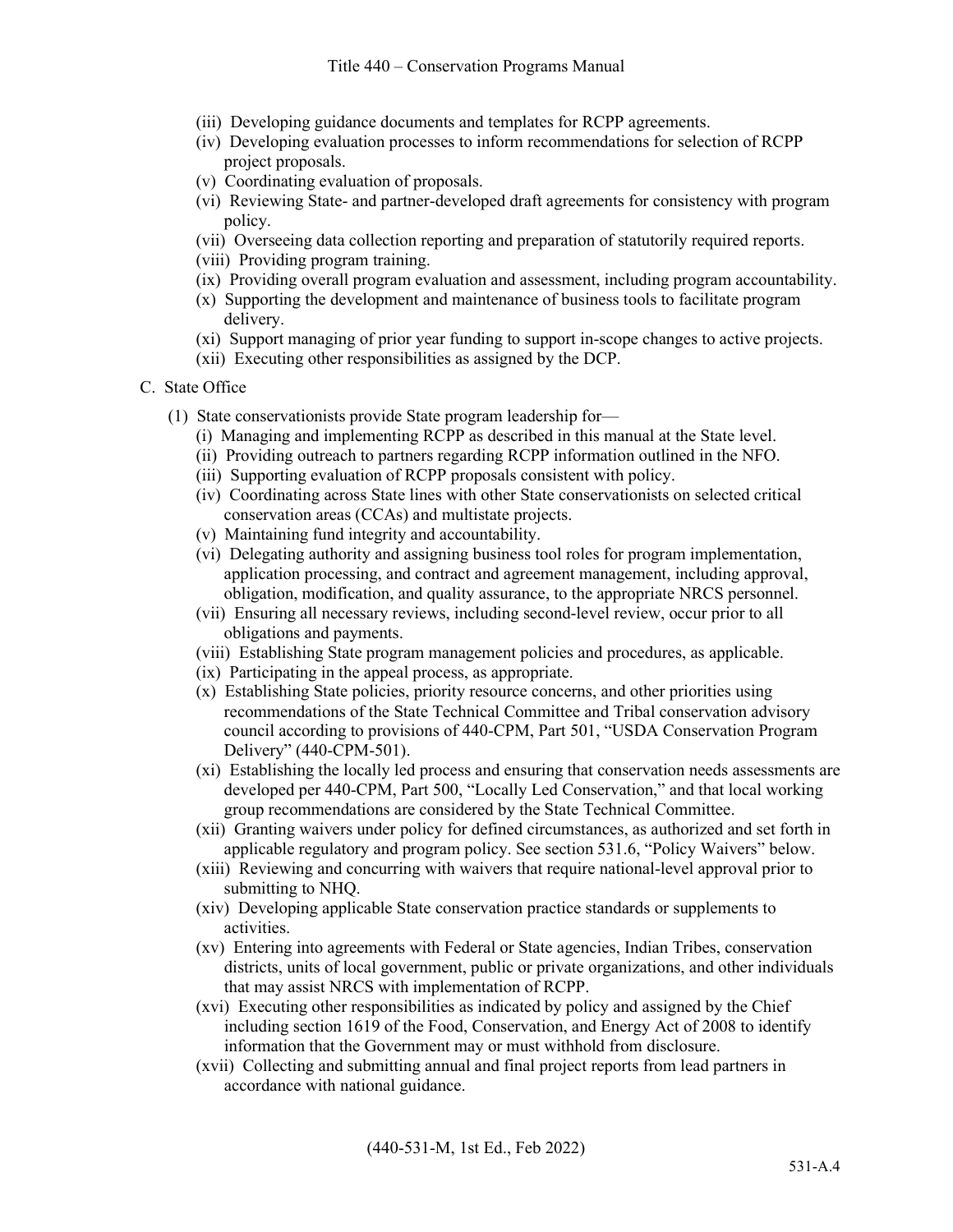- (xviii) Reporting to project lead partner how all State technical assistance has been spent by project on an annual basis and the status of producer contract applications on a semiannual basis.
- (xix) Negotiating PPAs and SAs, as authorized, within regulatory and program policy. Refer to subpart C, "Proposal and Programmatic Partnership Agreements" and subpart E, "Supplemental Agreements" of this manual.
- (xx) Ensuring RCPP coordinator position is managed per 7 CFR Section 1464.2(e) and agency policy.
- (xxi) Ensure RCPP obligations and expenditures are managed consistent with PPAs, SAs, producer contracts, and third-party contracts as applicable.
- (2) Assistant State conservationists and RCPP coordinators are responsible for—
	- (i) Managing and implementing policies described within this manual as delegated by the State conservationist.
	- (ii) Overseeing and evaluating State program implementation.
	- (iii) Elevating requests for assistance to NHQ when an issue cannot be resolved at the State level.
	- (iv) Providing support and serving as a point of contact for business tools at the State level.
	- (v) Developing and providing program training.
	- (vi) Managing and implementing program activities described in this manual as delegated by the State conservationist.
	- (vii) Supporting management of funds and RCPP SAs, producer contracts, or third-party contracts, as applicable.
	- (viii) Collecting and submitting annual and final project reports from lead partner in the NRCS Programs Portal.
	- (ix) Coordinating with lead partners in developing the payment schedules and evaluation criteria for activities under the RCPP project.
	- (x) Executing other responsibilities as indicated by policy and delegated by the State conservationist.
- D. Field Office

Designated conservationists (DCs) provide local program leadership for activities in their areas of authority as delegated by the State conservationist, including—

- (i) Managing and implementing program activities described in this manual as delegated by the State conservationist.
- (ii) Participating in appeal processes, as appropriate.
- (iii) Conducting quality assurance activities.
- (iv) Serving as a member of the local working group, as outlined in 440-CPM-501.
- (v) Fulfilling the responsibilities of the conservation district, as outlined in 440-CPM-501, where a conservation district is not present or chooses not to fulfill those responsibilities.
- (vi) Providing recommendations to the State conservationist, considering the advice of the local working group on program delivery as outlined in 440-CPM-501.
- (vii) Maintaining an effective working relationship with the servicing FSA county office.
- (viii) Preparing documentation to support waivers or other requests for assistance.
- (ix) Maintaining producer case files in accordance with Title 180, National Planning Procedures Handbook, Part 600, and State procedures.
- (x) Certifying and approving contract payments to participants when conservation practices or activities are completed and meet NRCS standards and specifications in accordance with Title 450, General Manual, Part 407, "Documentation, Certification, and Spot Checking."
- (xi) Scheduling and evaluating criteria for activities under the RCPP project.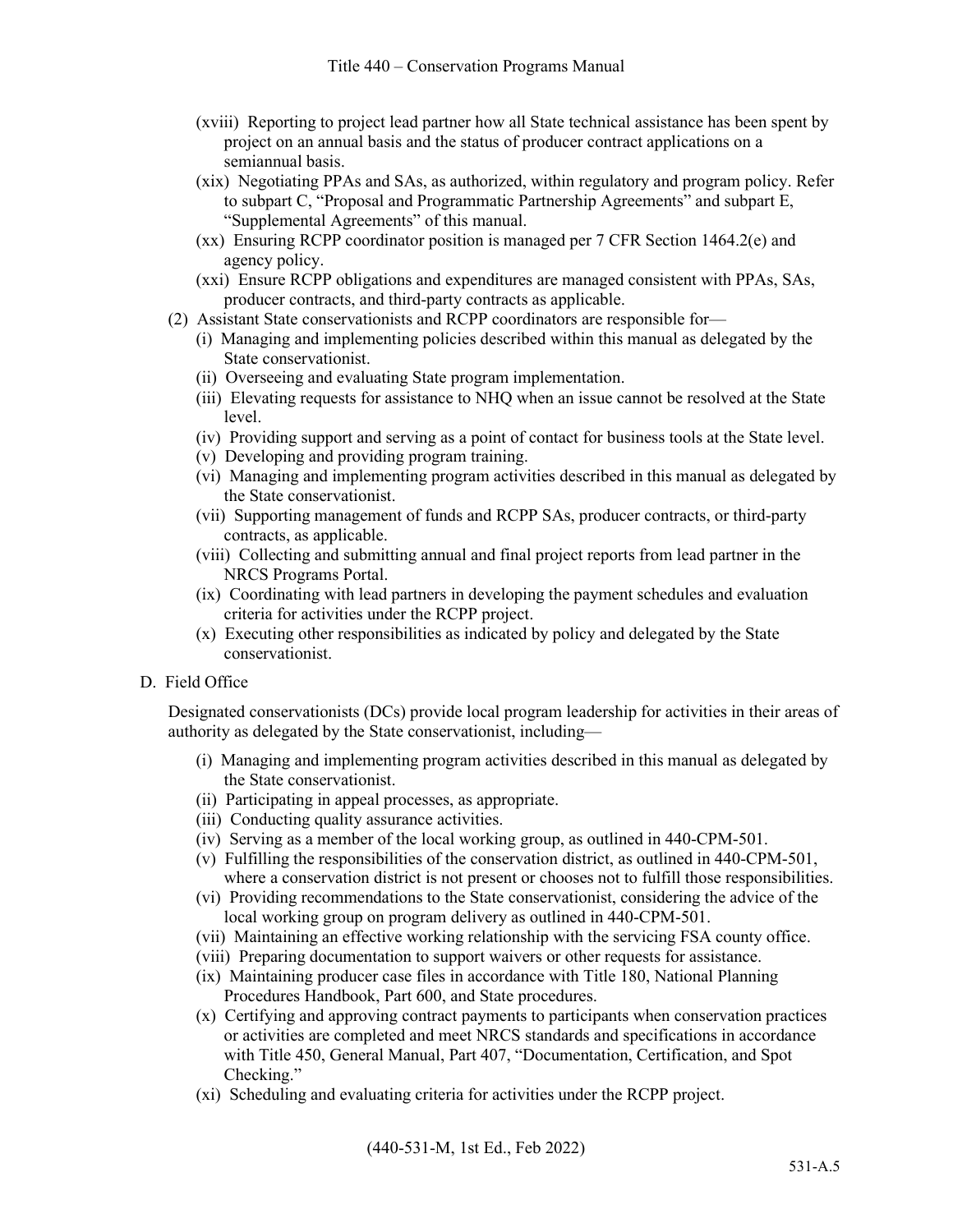- (xii) Executing other responsibilities as indicated by policy and delegated by the State conservationist.
- E. Responsibilities of Other Agencies
	- (1) FSA establishes and maintains farm records and eligibility certifications including—
		- (i) Form AD-1026, "Highly Erodible Land Conservation and Wetland Conservation." (ii) Adjusted gross income certifications.
		- (iii) Member information of legal entities and joint operations.
	- (2) Other Federal, State, and local agencies, Indian Tribes, and Tribal conservation advisory councils, including local and Tribal conservation districts and associations, may serve as a
		- member of the State Technical Committee, local working group, or both.
- F. Responsibilities of Partners
	- (1) Eligible partners may provide input on the scope of an RCPP project and apply to assume lead partner responsibilities in a selected project. See subparts B through D of this manual for additional information related to PPAs.
	- (2) Partner responsibilities are documented in the PPAs which are negotiated at the State level and approved at the national level.

# **531.5 Delegation of Authority**

A. The Secretary of Agriculture has delegated the authority to administer RCPP to the Chief of NRCS. The Chief has delegated policy development for RCPP to the DCP.

B. NRCS officials may further delegate to other NRCS officials under their supervision responsibilities for which they have delegated responsibility, unless specifically prohibited by statute, regulation, this manual, or other agency directive.

C. Delegations of authority may be set forth in Title 130, General Manual (GM), Part 400, Subpart B, "Delegations of Authority" (130-GM-400-B) this manual, letters of delegation, DR-1010 packages, position descriptions, other national policy, or other written documentation. All delegations must have an appropriate basis.

D. State conservationists may delegate in writing the responsibilities for developing, approving, and administering contracts or agreements; obligating funds; making payments; and assigning appropriate roles in the business tools as set forth in agency policy in:

- (1) 130-GM-400-B, Section 400.13, "Responsibilities;"
- (2) 440-CPM, Part 530, Subpart O (440-CPM-530-O), Exhibit 530.143N, "Delegation of Authority;"
- (3) 440-CPM, Part 527, "Easement Common Provisions;" and
- (4) 440-CPM, Part 528, "Agricultural Conservation Easement Program (ACEP)" (440-CPM-528).

E. See subparts C and E and exhibit 531.203E, "RCPP PPA and SA Delegation of Authority Worksheet," of this manual for guidance on delegations of authorities related to PPAs and SAs.

# **531.6 Policy Waivers**

A. RCPP must be implemented in accordance with applicable statutes, regulations, policy, the terms and conditions of the applicable NFO, and the terms of the RCPP agreements and contracts. In limited circumstances, NRCS may waive a nonstatutory, nonregulatory, discretionary provision of policy, including applicable NFO, contract, or agreement terms, when NRCS determines such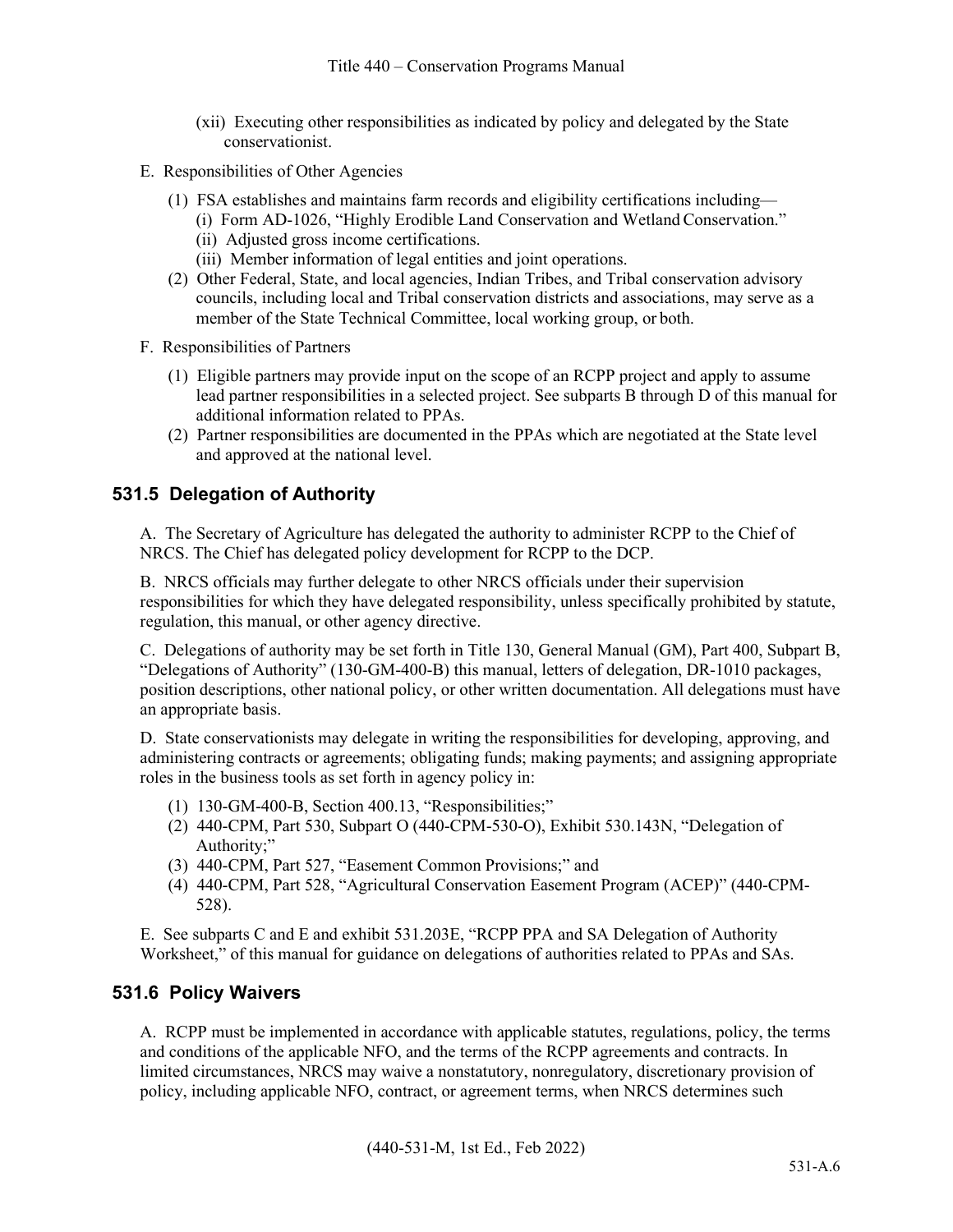national policy waiver is necessary to achieve RCPP program purposes and a comparable outcome cannot be achieved under the applicable provisions.

B. If a partner or producer requests to undertake an activity in a manner that conflicts with or is outside of applicable policy, NFO, contract, or agreement requirements, NRCS must first work with the partner to determine opportunities for resolution that conform with applicable requirements. National policy waiver requests must be administered in a way that ensures fair and equitable treatment of program applicants and participants.

C. National policy waivers are distinct from waiver under policy which are alternatives already built into program processes, such as AGI waivers, and waiver requests related to RCPP's FA/TA distribution which are incorporated into the lead partner's project proposal.

**Note:** Examples of national policy waivers may include requests to modify partner contribution requirements, contract limits, or planning and design requirements associated with the watershed activity type.

D. The Chief, Associate Chief, and DCP have delegated authority to approve or deny waiver requests and may further delegate such authority to the FAPD and EPD division directors. State conservationists have the authority to deny waiver requests or to approve certain types of waivers under policy for which the authority has been specifically delegated.

E. Waivers are considered on a case-by-case basis and therefore the issue, the alternatives, and the impacts of the alternatives must be evaluated and documented. Following the State-level evaluation, all requests for waivers that are supported by the State conservationist and require NHQ approval must be submitted in writing to NHQ along with the required supporting documentation. Waiver requests must be evaluated and processed in accordance with the appropriate procedures based on the waiver type as set forth in this section and subpart U, exhibit 531.204L, "Waiver Requirements and Procedures," of this manual.

# **531.7 Information, Outreach, and Training**

A. Information, outreach, and training activities ensure that NRCS customers and potential program participants are aware of, understand, and have access to conservation programs and services. These activities deliver facts, details, and news about the programs to broad audiences.

B. Project PPAs document partner information, outreach, training responsibilities, and deliverables. Where information, outreach, or training are provided with RCPP funding (by NRCS or a partner through a SA), procedures for program information and outreach must adhere to public information policy guidance in Title 260, General Manual, Part 400, "Public Information Policy," and Title 230, General Manual, Part 406, "National Outreach Policy."

C. The official USDA nondiscriminatory statement must appear on all RCPP NFOs, program information, agreement documents, and outreach provided to the public.

- (1) Information is delivered to a wide audience while outreach targets a specific audience. NRCS uses all available media to provide basic program information including signup and ranking period information, assessment and ranking criteria, eligible conservation practices or activities, payment rates, and program descriptions.
- (2) Outreach and special emphasis activities inform targeted partners and producers of RCPP opportunities and help increase program participation. Outreach activities completed at the Farm Production and Conservation Business Center and NRCS national, State, and local levels may include—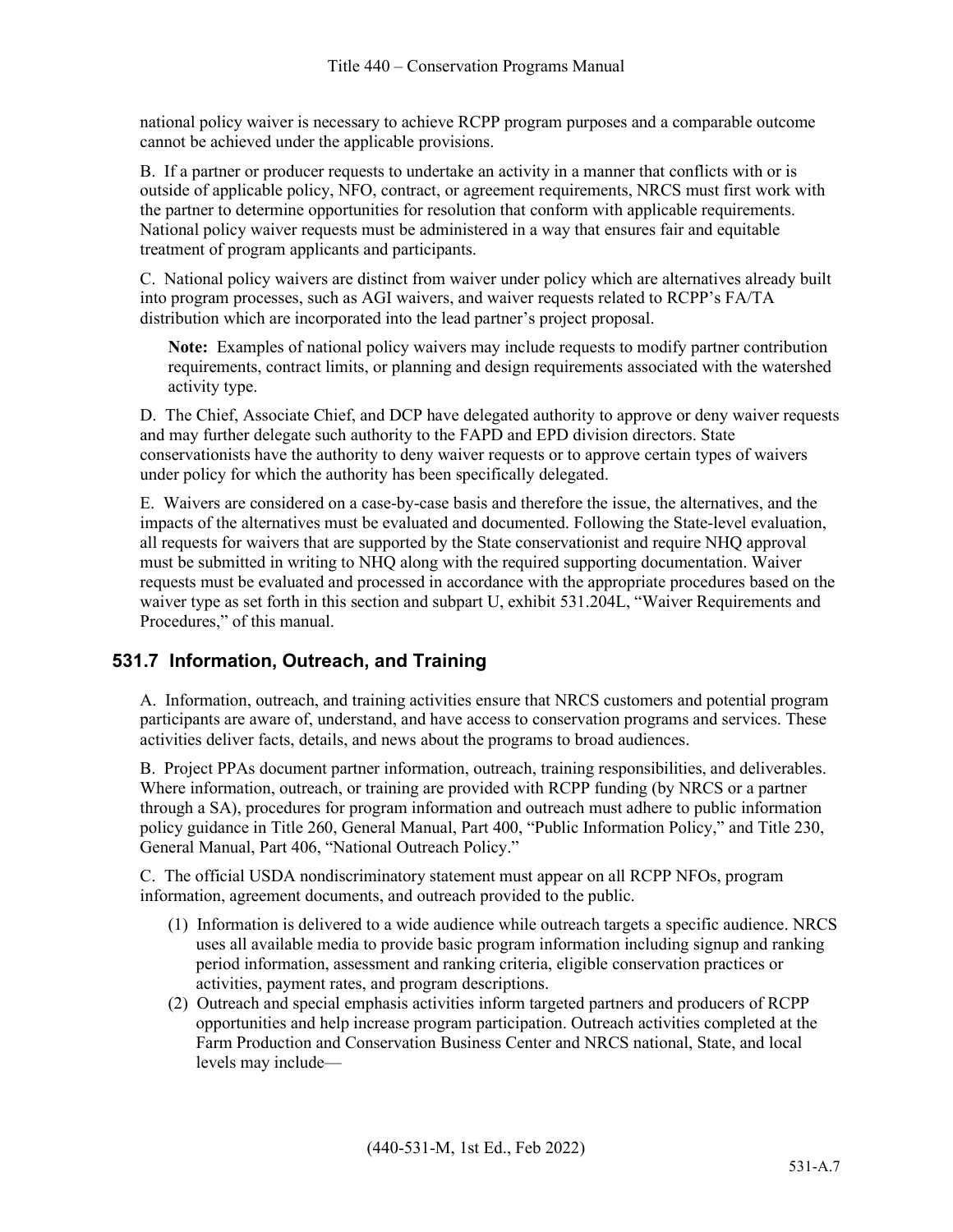- (i) Ensuring that diverse partner entities, residents, landowners, and land operators in an area are represented in the locally led process to provide input into natural resource management.
- (ii) Providing special accommodations to the extent possible, such as native language interpretation, sign language interpretation, or braille materials.
- (iii) Posting information through appropriate media sources to reach the intended audience.
- (iv) Direct mailings to historically underserved producers, including—
	- Limited resource farmers and ranchers.
	- Socially disadvantaged farmers and ranchers.
	- Veteran farmers and ranchers.
	- Beginning farmers and ranchers.
	- Tribal members, Alaska Natives, and Pacific Islanders.
	- Producers with disabilities.
	- Organic and transitioning-to-organic producers.
	- Any other producers with historically low participation rates in conservation programs.
- (v) Ensuring outreach is provided so as not to limit participation because of size or type of operation, or based on production system, including specialty crop and organic production.
- (3) Training includes developing, producing, and delivering technical information, knowledge, and facts to individual producers and landowners to help them identify and understand their natural resource and environmental conditions, and to know how to develop, implement, and maintain a conservation practice or system.
- (4) NRCS is committed to providing consultation, outreach, and services to Indian Tribes and is taking actions to expand outreach activities that will include—
	- (i) Working with Tribal partners to provide onsite outreach and training to American Indians and Alaska Native producers, farmers, land users, and their Tribal Governments.
	- (ii) Expanding consultation efforts to be more inclusive of USDA conservation programs and services to Indian Tribes. Consultation will—
		- Be open and candid so that all parties may evaluate for themselves the potential impact.
		- Be conducted among designated USDA officials and designated Tribal officials.
		- Operate within a Government-to-Government relationship with federally recognized Indian Tribes.
		- Consult, to the greatest extent practicable and permitted by law, with Indian Tribal Governments before taking actions that affect federally recognized Indian Tribes.
		- Remove procedural impediments to working directly with Tribal Governments on activities that affect trust property or governmental rights of the Tribes.
		- Work cooperatively with other agencies to accomplish these goals.

#### **531.8 Access to Data**

Information and data submitted by a producer in order to participate in RCPP is protected by several confidentiality laws, including but not limited to section 1619 of the Food, Conservation and Energy Act of 2008 (7 U.S.C. Section 8791), section 1244 of the Food Security Act of 1985 (16 U.S.C. Section 3844), and the Privacy Act of 1974 (5 U.S.C. Section 552a). Given the responsibilities of RCPP lead partners to report on project outcomes, it is often necessary for NRCS to share information with lead partners regarding producer participants. NRCS must ensure that any data shared with an RCPP partner or others is consistent with these confidentiality laws.